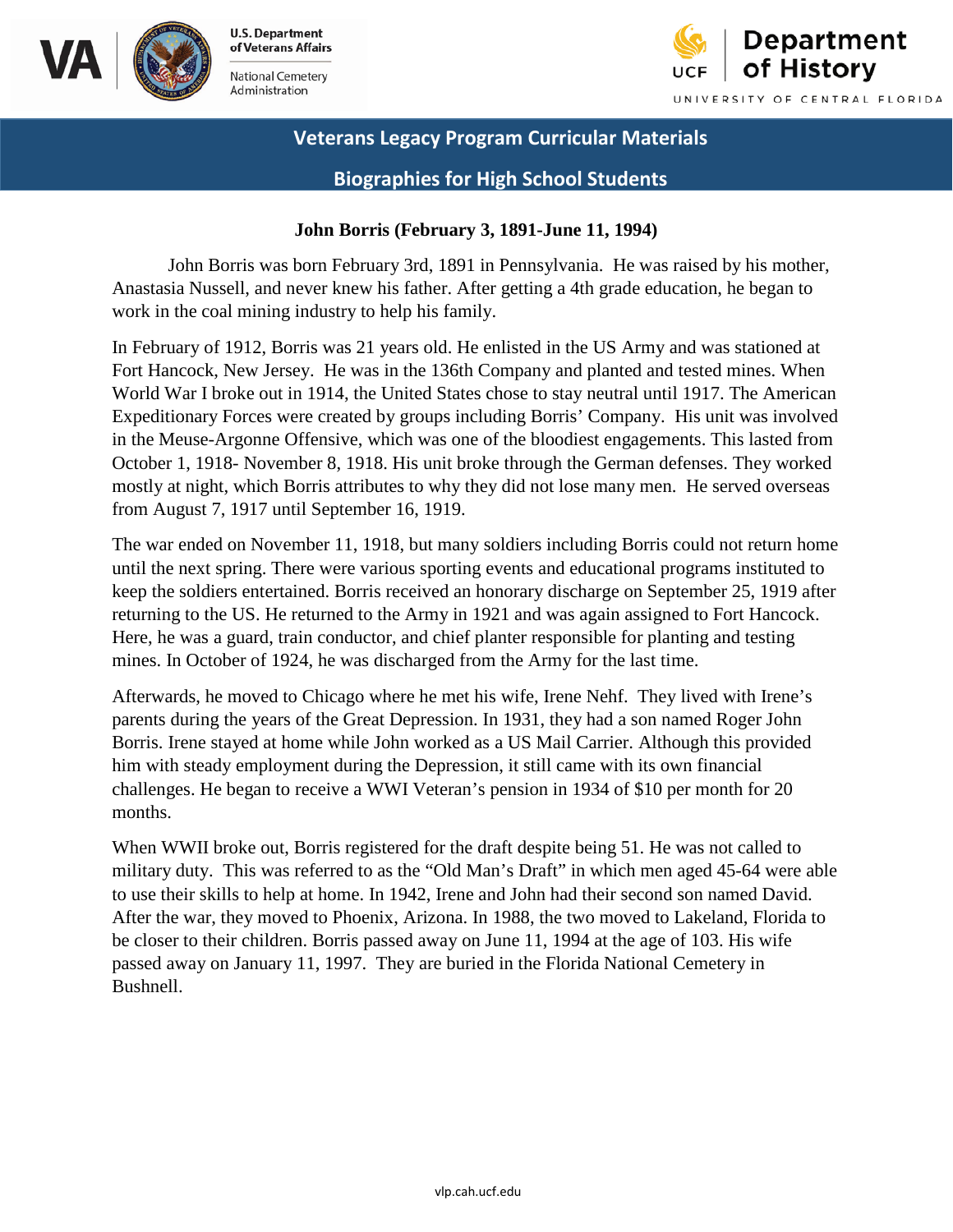



## **Biographies for High School Students**

#### **Henry Francis Cavicchi (September 4, 1896-July 30, 1991)**

 to America from Italy. By the 1890s, this number doubled. This rise in immigration is attributed to a shortage of jobs in Europe. Many immigrants from Italy were poor farmers or laborers, and many, like Henry Cavicchi was born on September 4, 1896 in Plattsburgh, New York. His father, Ercole Cavicchi, was born in Bologna, Italy. He immigrated to the United States in the 1880s. His mother, Elmina, was originally from Quebec, Canada. Italian immigration to the United States increased significantly in the late nineteenth and early twentieth centuries. In the 1880s, 300,000 people also came Cavicchi's father, were single men looking for better job opportunities. The large amounts of Italian immigrants continued until 1924, with the Immigration Act of 1924. This created quotas on immigrants based on race and country of origin and limited the immigrant population in America.

 inventor and entrepreneur. Many of his inventions focused on polishing stone floors. He also filed a patent in 1917 for a design for ship's armor to protect civilian ships from torpedo attacks. This was likely inspired by German submarine attacks. The design would either catch the torpedo before it hit or deflect During the first decade of the twentieth century, Ercole Cavicchi moved his family to Massachusetts. There he started his own business in pursuit of the American Dream. He was a gifted the torpedo.

 involved putting cables around military planes before they went into action. This says volumes about the Henry worked in his father's shop as a young man. He registered for the draft on June 5, 1918. He probably did not go overseas as the fighting ended two months after he enlisted. He was released from the navy in January of 1919. He enlisted as an Air Service Aircraft Rigger (ASAR). His job growing importance of airplanes involved in warfare by the end of the war. Planes began to serve different functions in combat, and were mostly used to counter the German submarines. Airplanes were only about a decade old but they already were important to the success of the navy by the time Cavicchi joined. Cavicchi's work with airplanes foreshadows the growing utility and versatility of airplanes in warfare that would occur in World War II.

 store, Cavicchi Polishing Machine Co. Ercole patented at least three inventions related to his polishing Cavicchi worked with his brothers at the family business. He registered in 1942 for the Old Man's Draft. After the war, Henry returned to Massachusetts and married his wife Emily E. Sussex in 1922. They had four daughters and one son. Once he was back home, Cavicchi continued to work in his father's machine business. The most recognizable was a mower-like machine used to polish floors. Ercole retired in the 1930s and lived the last years of his life in St. Petersburg, FL. He died January 19, 1946. Henry This was the conscription of men aged forty-five to sixty-four to help in the war effort at home. These men did not see combat but were used in various positions of domestic service. In 1940, Cavicchi kept a maid.

This suggests that he had a comfortable, middle class life. He retired to Florida with his wife Emily. He passed away July 30, 1991 in Manatee Florida at the age of ninety-four. Emily passed away two years later at the age of ninety-one.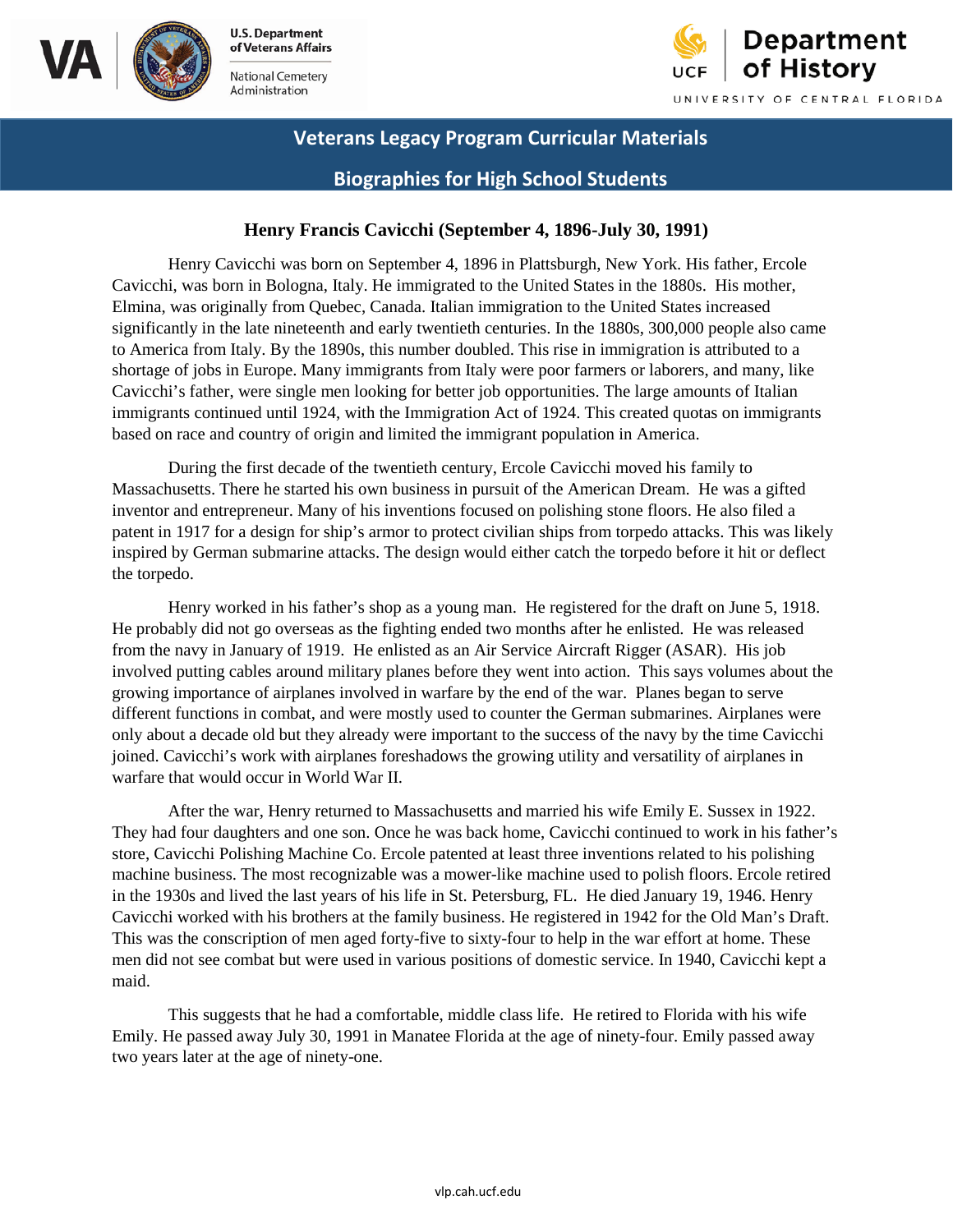



# **Veterans Legacy Program Curricular Materials Biographies for High School Students**

#### **Edward Patrick Connolly (October 31, 1922-September 7, 1995)**

 Massachusetts. He was the second youngest of seven children. His father worked as a police Theresa, worked as a clerk at an insurance company. By 1940, his brothers Joseph and Thomas Edward Connolly was born in 1922 to John and Emily Connolly in Boston, officer while his mother worked at home. His father became a well-known police officer after dealing with Harry Shappas, a thief who pickpocketed several women. In March of 1930, his father died suddenly. Edward's oldest sister Anna took charge of the house after their mother passed away during the Depression. Anne worked as a librarian while one of his other sisters, were also working as clerks.

After America entered World War II, thousands of American young men enlisted in the military. Edward enlisted in the US Marine Corps on December 26, 1941. The Marine Corps became the Navy's main army fighting in the Pacific Theater of the war, and Edward went to the Pacific. On December 26, 1945, 23 year-old Edward finished his service with the rank of corporal.

 After returning to Massachusetts after the war, he met and married Thelma Snell. They police force. A few days later, on January 10, the city of Boston commended Connolly for his received as compensation for his retirement from the police force. If he died it would go to had two sons, Kevin and Mark. Edward decided to become a police detective, following in his father's footsteps. In January of 1955, he was shot in the chest while stopping five gang members from robbing the Astor Theater. In spite of being wounded, he shot back and chased them, ensuring that all five were apprehended. However, this incident caused him to retire from the heroism. On May 25, 1956, the city of Boston authorized an act to give Connolly an annual pension paid out monthly for his heroic acts which left him disabled. It would be equal to his rate Thelma.

He retired and moved to Ft Lauderdale, Florida and then Brevard County in 1982. He passed away on September 7, 1995 and is buried in the Florida National Cemetery in Bushnell.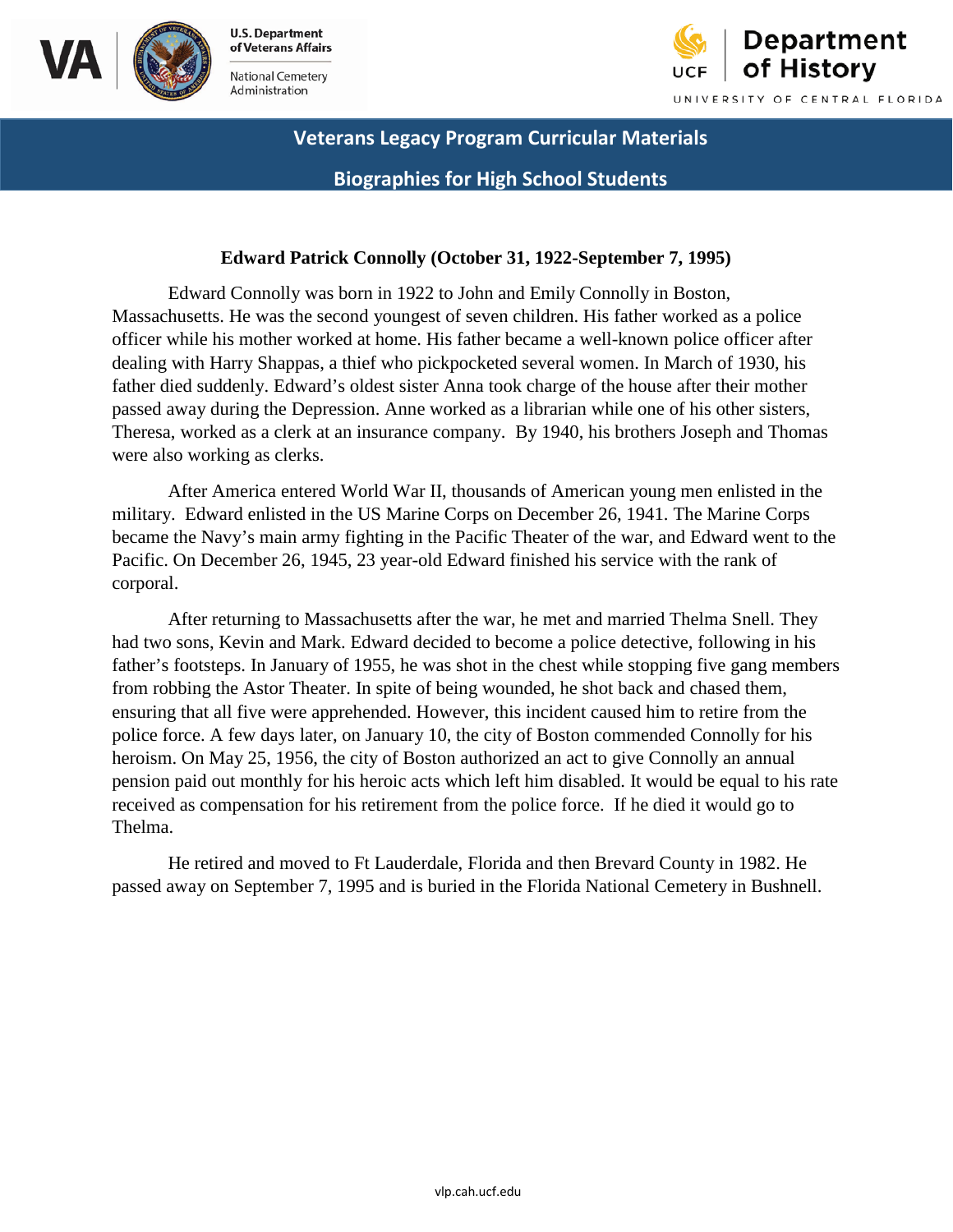



### **Biographies for High School Students**

#### **Rufe Goins (September 23, 1894 - December 25, 1988)**

Goins was raised on a farm in rural Tennessee, he learned to read and write. Rufe Goins was born on September 23, 1894, in Coal Creek, Anderson County, Tennessee, to George Washington Goins, a farmer, and Almeda A. Goins. He was the second youngest of seven siblings: Venie, Sarah, Nicy, Charles, Idella, Burnettie, and Millard. Although

 in the 19th Infantry Regiment in Texas for several years. At the time and place of Goins's On May 29, 1912, at the age of 21, Goins enlisted in the United States Army. He served service, the United States was engaged in the Border War with Mexico. During this war, the United States Army garrisoned American border towns, constructed forts alongside the border, and fought against Pancho Villa, a notable Mexican revolutionary. Goins was honorably discharged on May 28, 1915. After being honorably discharged, Goins worked as a coal miner in Jasonville, Indiana, a large mining community.

America entered World War I in April 1917. Goins re-enlisted in the United States Army on October 30, 1917. He served for two years and reached the rank of Private before he was released on June 20, 1919, serving more than half a year past the end of the war in November 1918. Unfortunately, there are no documents that detail his service during World War I.

After being released from the army, Goins returned to Tennessee and married Maude Etter Herrell in 1922. Their first son, Wade F. Goins, was born around 1927. Before 1930, the Goins family moved to the city of East Chicago, Lake County, Indiana, where Goins worked as a machines helper and laborer at a steel plant and Maude worked as a housekeeper. Despite high unemployment and suffering around the nation, Rufe could work in the Indiana steel industry, which included the Gary Works U.S. Steel Mill in Gary, Indiana, the world's largest at the time. President Franklin D. Roosevelt's New Deal played a key role in Rufe's life, passing legislation helping steel workers unionize. Plus, Rufe's service in the Army likely gave him an edge in finding work, as the New Deal prioritized veterans. This work helped Goins support his growing family. His second son, Donald Edward Goins, was born on June 27, 1935. The Goins family remained in Lake County, Indiana, through the 1950s. They moved to the city of Hammond sometime before 1952, where Goins worked as a blacksmith.

Like many retirees, Goins moved from Hammond, Indiana, to Tampa, Florida in 1959. It is possible that Goins moved to Tampa to retire, since he was 65 at the time of their move. While living in Tampa, Maude Goins worked as a homemaker and was a member of the Tampa Baptist Church. Rufe Goins died on December 25, 1988, in Tampa, Florida, at the age of 94. He was buried at Florida National Cemetery in Bushnell, Florida, on December 28, 1988. His wife, Maude, died ten years later and is buried with him.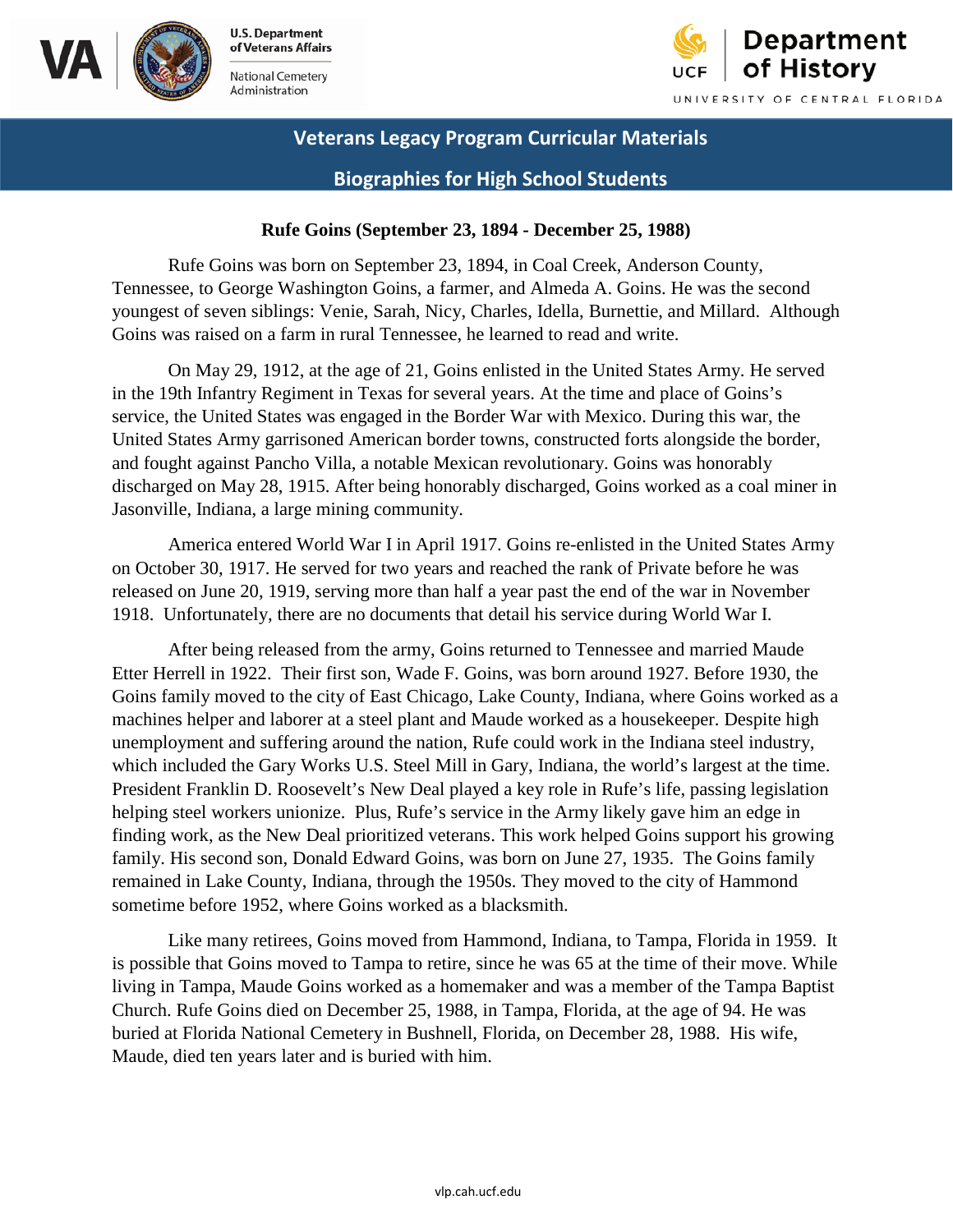



### **Biographies for High School Students**

#### **William Otto Grupp, April 1, 1901-November 17, 1988**

Firefighter Second Class William Otto Grupp was born April 1, 1901 in Brooklyn, New York. His parents were German-born William F. Grupp and New York-born Elizabeth Grupp. In 1910, William F. Grupp was employed as a machinist and the family resided in New York.

On July 5, 1918, William Otto Grupp enlisted into the United States Navy at the age of eighteen. He was discharged on June 14, 1919. Grupp served in several locations. He was stationed in Newport, Road Island from June 5, 1918 to August 28 as a Fireman Third Class, then to a naval base in Norfolk, Virginia from August 28, 1918 to September 6th, where he was promoted to Fireman Second Class. On September 1918, Grupp served on the USS Indiana until November 8, 1918. He was then sent to the receiving ship in New York where he remained until the end of the war. According to his granddaughter Denise Surdukowski, Grupp occasionally worked in the infirmary and once helped transport mules. He also worked on the USS Indiana, a training ship off the coast of Tomkinsville, New York and in the York River near Virginia. William returned to his parents' home in 1919.

The Grupp family chose to keep their German name, a remarkable choice considering American Anti-German sentiment at the time. Historian Peter C. Weber states that as the American home front sought to "eradicate" German culture, German-Americans either de-Germanized or stuck together. Historian Frederick C. Luebke elaborates further that German Americans reacted in several ways to American "superpatriotism." Some celebrated their German heritage, while others hid it. Luebke concludes that "most Germans in America held attitudes somewhere between the pro-German and superloyalist extremes." William Grupp and his family's decisions seem to support this conclusion. The Grupp family did not change their name to a more "American" one. This suggests a deep pride in their heritage. However, William also served the United States in the First World War, alluding to a pride and responsibility towards his American heritage.

 William married Katherine Riebling in 1921 in New York. Katherine was born August 8, 1901 in Queens, New York. In 1920, she was working as a packer in a knitting house, and living with her brother-in-law. By 1925 she and William had their own home. The couple had two daughters, Katherine and Dorothy. Katherine worked as a janitor while William worked as a chauffeur for Borden's Milk. During the Great Depression, Katherine's brother John Riebling lived with them.

At some point after 1940, William went on to work for Schlitz Beer. The brewery, founded in 1849, would later become renowned as "The beer that made Milwaukee famous." Like many breweries opened in the nineteenth century, Schlitz was an outlet for many German-Americans to safely and beneficially express their heritage, as well as make a name for themselves. After facing rationing and anti-German sentiment during the Second World War,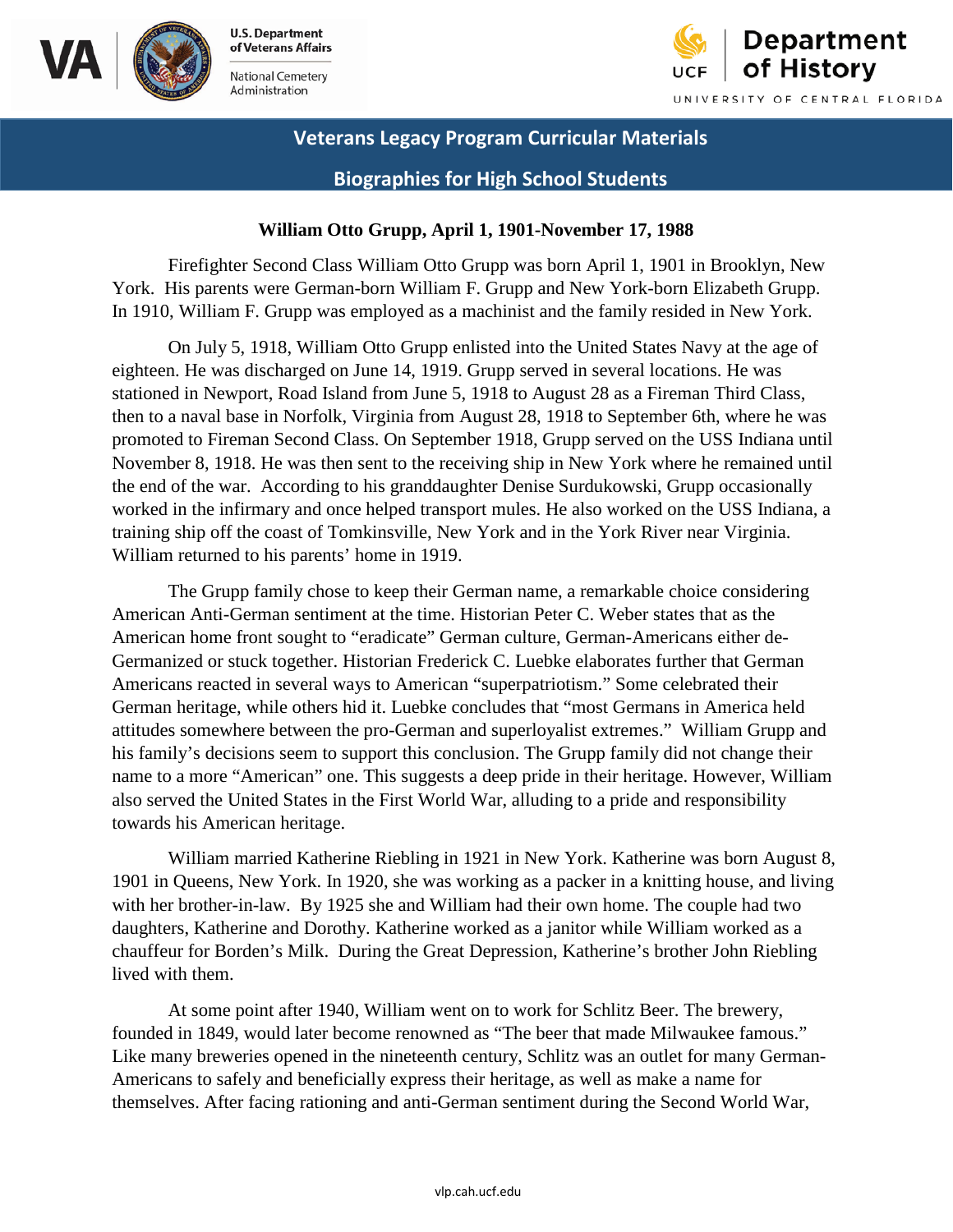



## **Biographies for High School Students**

remained under their employ until retiring. Schlitz would ultimately become the best-selling beer in the United States by 1950. William

 remained under their employ until retiring. William died November 17, 1988 in Hudson, Pasco, Florida, followed by Katherine who cherish their grandparents' memory. Grupp in February 24, 1991. Both are buried in the Bushnell National Cemetery. Their daughters, Katherine and Dorothy, are the Grupps' Legacy. Schlitz Beer was on the decline by 1970 as an independent company, and was ultimately acquired by their rival Pabst Brewing Company in 1999. Katherine currently suffers from dementia, while Dorothy is in the care of her children. The Grupp legacy continues to this day under William and Katherine's grandchildren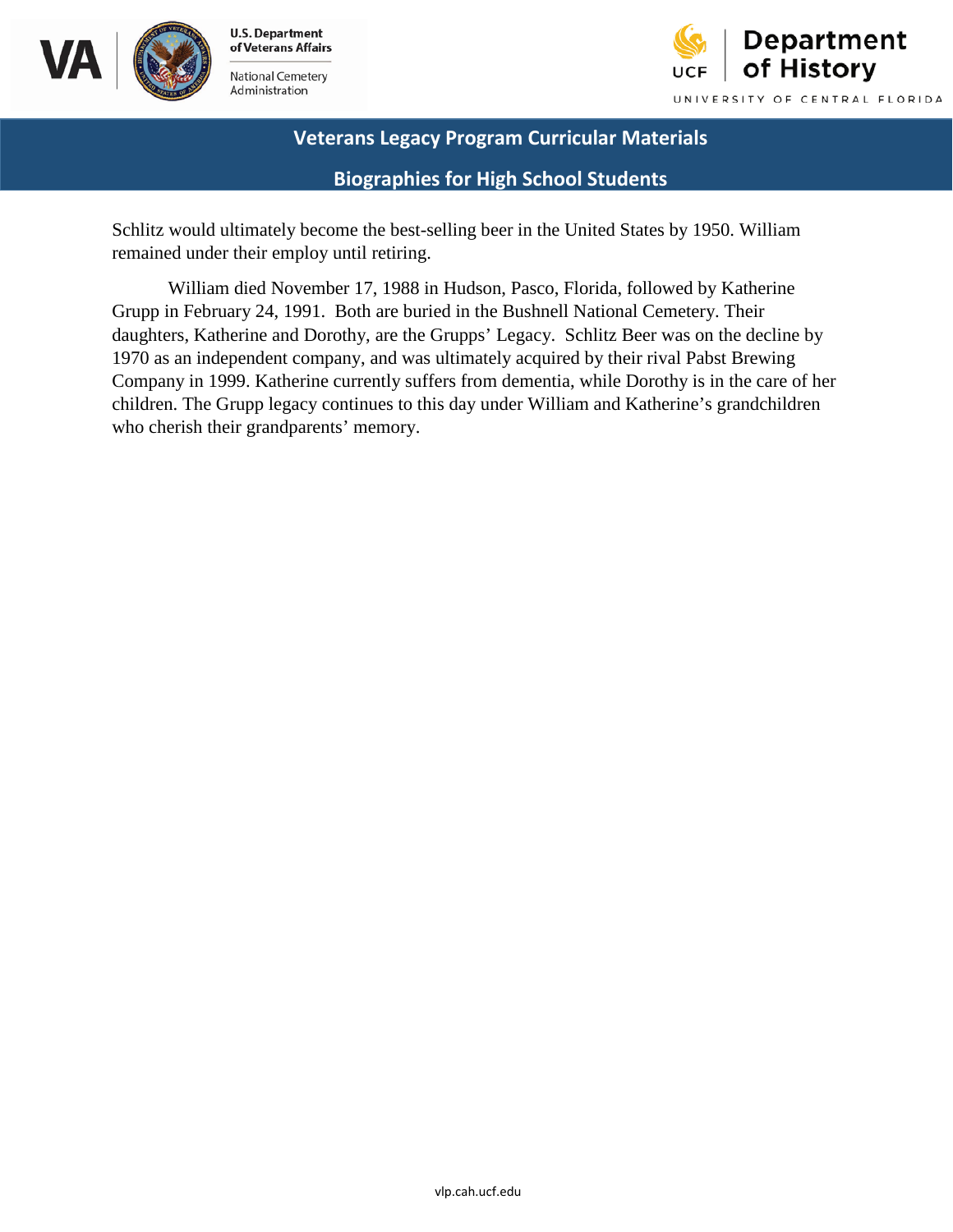



### **Biographies for High School Students**

#### **Archie Hawkins (February 12, 1902 - February 27, 1989)**

 but America did not enter until April 1917. Many African Americans were eager to fight in register for the draft on two separate occasions changing his birth year to make him twenty-one In February 1902, not quite 40 years after the abolition of slavery, Doc and Lilly Hawkins gave birth to a boy named Archie. Archie was raised in northern Florida in the city of Lloyd. Hawkins was illiterate and worked as a farm laborer in Lloyd. World War I began in 1914 hopes to gain more rights and liberties by serving their country. Hawkins joined the Army along with approximately two hundred other black men from Jefferson county. Hawkins attempted to and eligible for service. On September 26, 1918 Hawkins was drafted.

 on December 14, 1918 with the end of World War I. Hawkins was assigned to a segregated support unit in Jacksonville Florida. This was a cavalry regiment that never saw any action overseas, however they still faced dangers such as disease and workplace dangers in the camp. After three hard months, Hawkins was discharged

 community. The summer after the conclusion of war saw many episodes of violence, racism and After the war, Hawkins, along with other black veterans, faced hostility from the discrimination that came to be known as the Red Summer. A "Welcome Home" reception held on September 25, 1919 claimed to be "free to all men in uniform," yet, African American veterans were excluded from the event.

Through his service Hawkins became literate but faced many obstacles after the war ended. Hawkins remained in Lloyd, Florida until he moved to St. Petersburg in 1929, where he worked as a landscape gardener until he retired. He had a daughter named Doris Washington who fostered eight children, ten grandchildren and two great-grandchildren. Hawkins died on February 27, 1989 in Pinellas county, Florida and is remembered at Florida National Cemetery in Bushnell, Florida.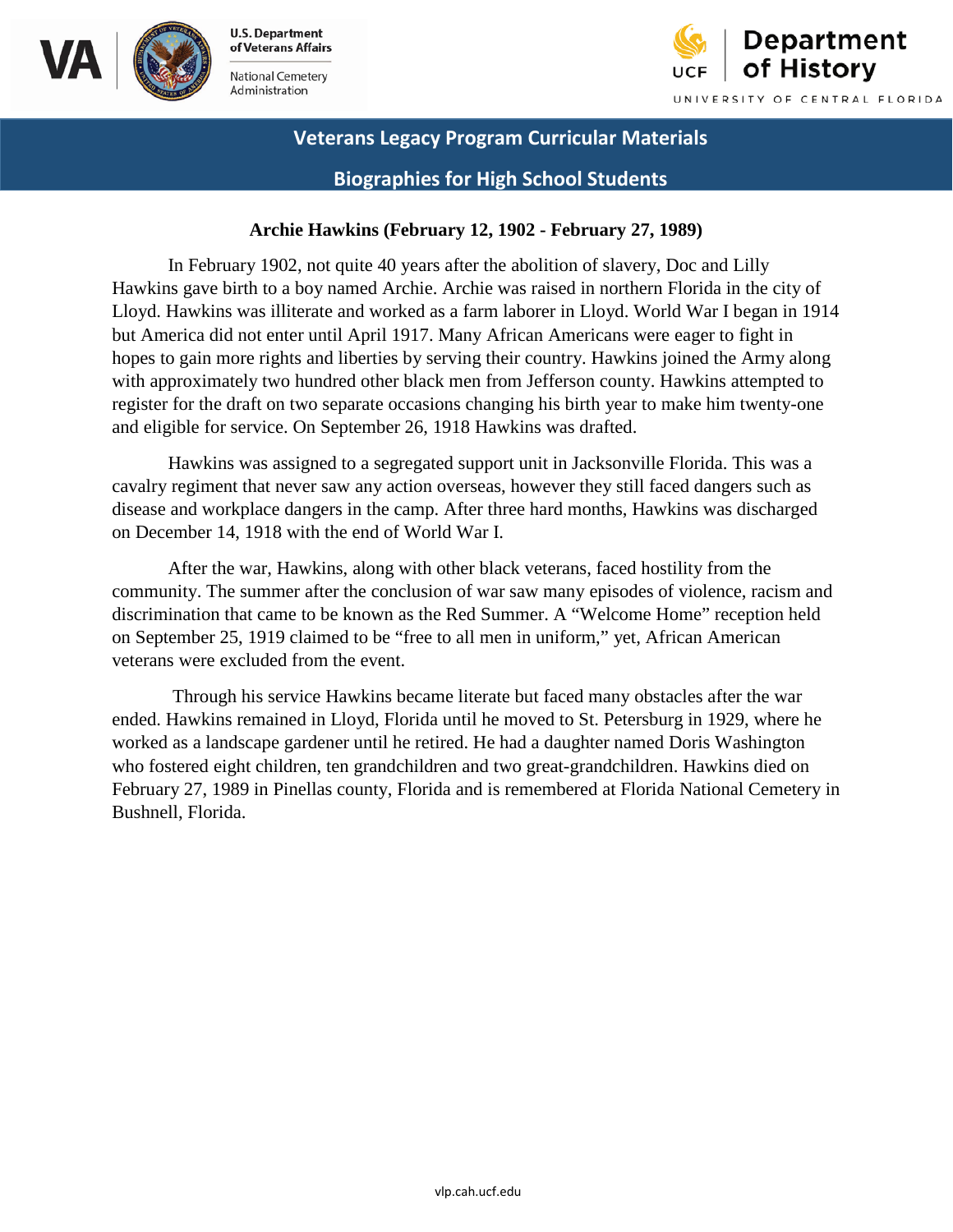



**Biographies for High School Students** 

#### **Earl J. LaPan (August 24, 1908 - February 19, 1996)**

Earl J. LaPan was born in Lowell, Massachusetts on August 24, 1908. Throughout his life, Earl J. LaPan was an accomplished artist, with many of his works still on display in southern Florida. Earl LaPan began his art career in New Jersey and moved to Florida during the Great Depression, painting several works of art throughout the hotels of Miami.

During the Great Depression, artists like Earl LaPan benefitted greatly from New Deal policies such as the Federal Arts Project. From 1935 to June 1943, the Federal Arts Project spanned 48 states and had many active community art centers, including art centers in Miami and the Florida Keys. Throughout the Great Depression, Earl LaPan created over 300 murals depicting tropical scenes.

 Earl LaPan's work as an artist came to a pause when he was drafted into the Army Air the Army Air Corps have been difficult to recover. Corps. Unfortunately, any military documents that may have further recorded LaPan's time in

 the Army Air Corps have been difficult to recover. After World War II, Earl LaPan married Alice Pearse in Miami. There, he went back to work as an artist. Among the most notable of his pieces is The Mariner, a fourteen-foot statue created for the Mariner Bank in 1978 which cost \$18,000. After the bank closed, the statue was moved to Phil Foster Park.

Another statue created by LaPan was two rearing horses, standing ten feet high, and weighing one ton. Because lack of repair, one of the horses fell during a storm in 2005, and the other was deemed a danger to the community so the entire statue was replaced a year later.

 landmarks, and will ultimately be a legacy that he leaves behind. Earl J. LaPan served his country in World War II, but he went on to become a famous sculptor and painter after the war. Some of his most notable achievements in life were from his work as an artist. The murals and statues that he created are now becoming eligible as historic